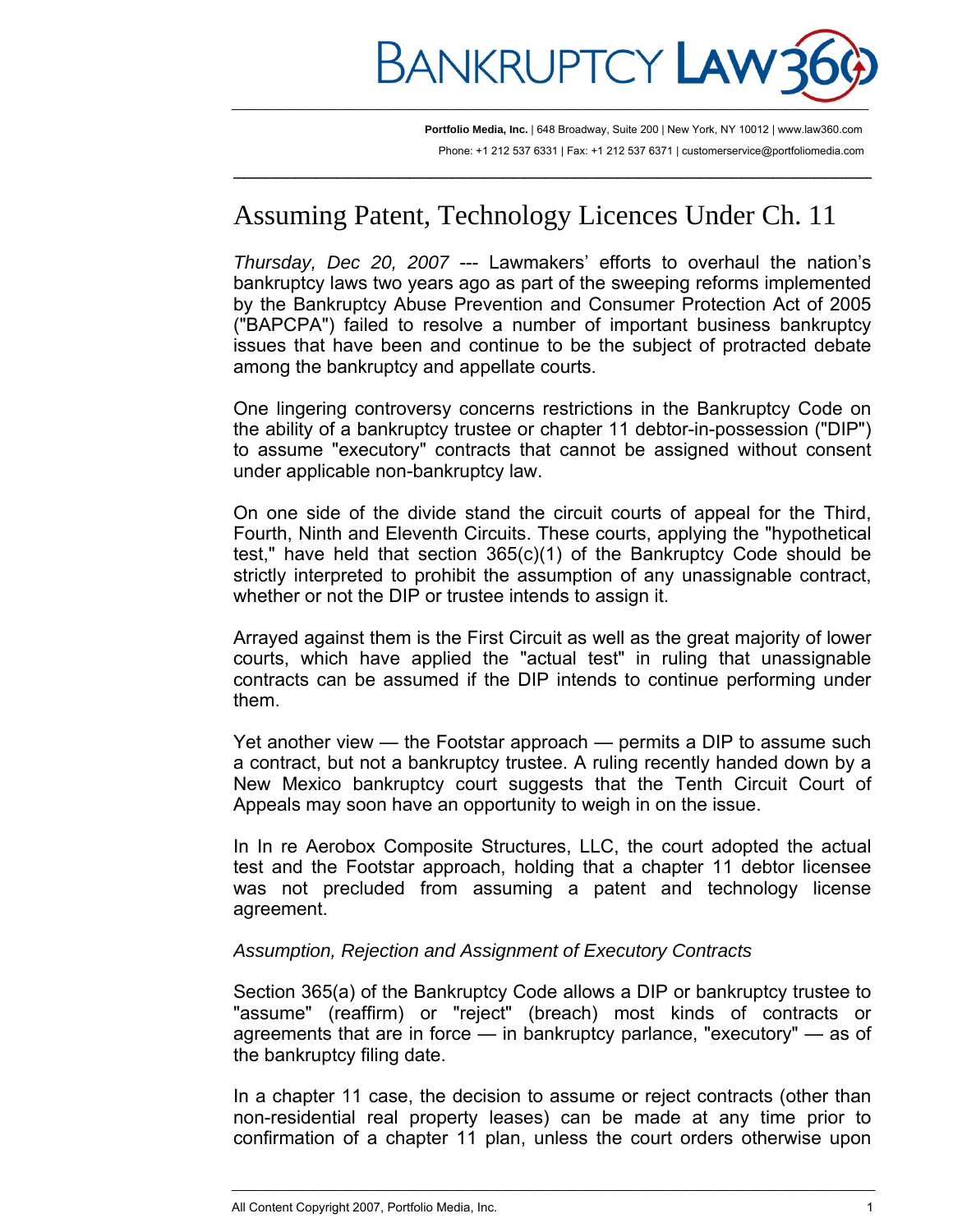

request of the non-debtor contracting party.

This latitude affords the DIP an opportunity to determine which of its executory contracts should be retained because they are beneficial and which should be jettisoned.

The advantages of having the ability to assume or reject contracts extend beyond relief from onerous obligations that may be instrumental to the success of a reorganization.

This is so because the Bankruptcy Code allows a DIP or trustee to extract value from favorable contracts and leases by first assuming a contract and then assigning it to a third party for consideration.

Under section 365(f)(1), moreover, assignment is generally permitted "notwithstanding a provision in an executory contract...or in applicable law, that prohibits, restricts, or conditions the assignment of such contract or lease."

Despite the broad powers granted to a DIP or trustee in this respect, certain parties that contract with a debtor are granted special protection by the Bankruptcy Code.

Section 365(c) of the statute provides that a DIP or trustee may not "assume or assign" an executory contract or unexpired lease if "applicable law excuses a party, other than the debtor, to such contract or lease from accepting performance from or rendering performance to an entity other than the debtor or the debtor in possession" and such party does not consent to assumption or assignment.

Courts have applied this provision to a wide variety of contracts. Among these are personal service contracts, including employment agreements, contracts with the United States government, which cannot be freely assigned under federal law, certain kinds of franchise agreements, and licenses of intellectual property, which cannot be assigned without consent under federal intellectual property law.

Thus, many debtors (especially those in the technology industry) find that their options with respect to certain executory contracts are significantly limited.

## *The Statutory Muddle*

Few (if any) courts quarrel with the proposition that section 365(c) prevents a debtor from assigning a contract without the non-debtor's consent if the contract cannot be assigned outside of bankruptcy without it.

The language of section 365(c), however, would seem to mean that a debtor cannot assume the contract and agree to perform under it, even if the debtor has no intention of assigning the contract to a third party.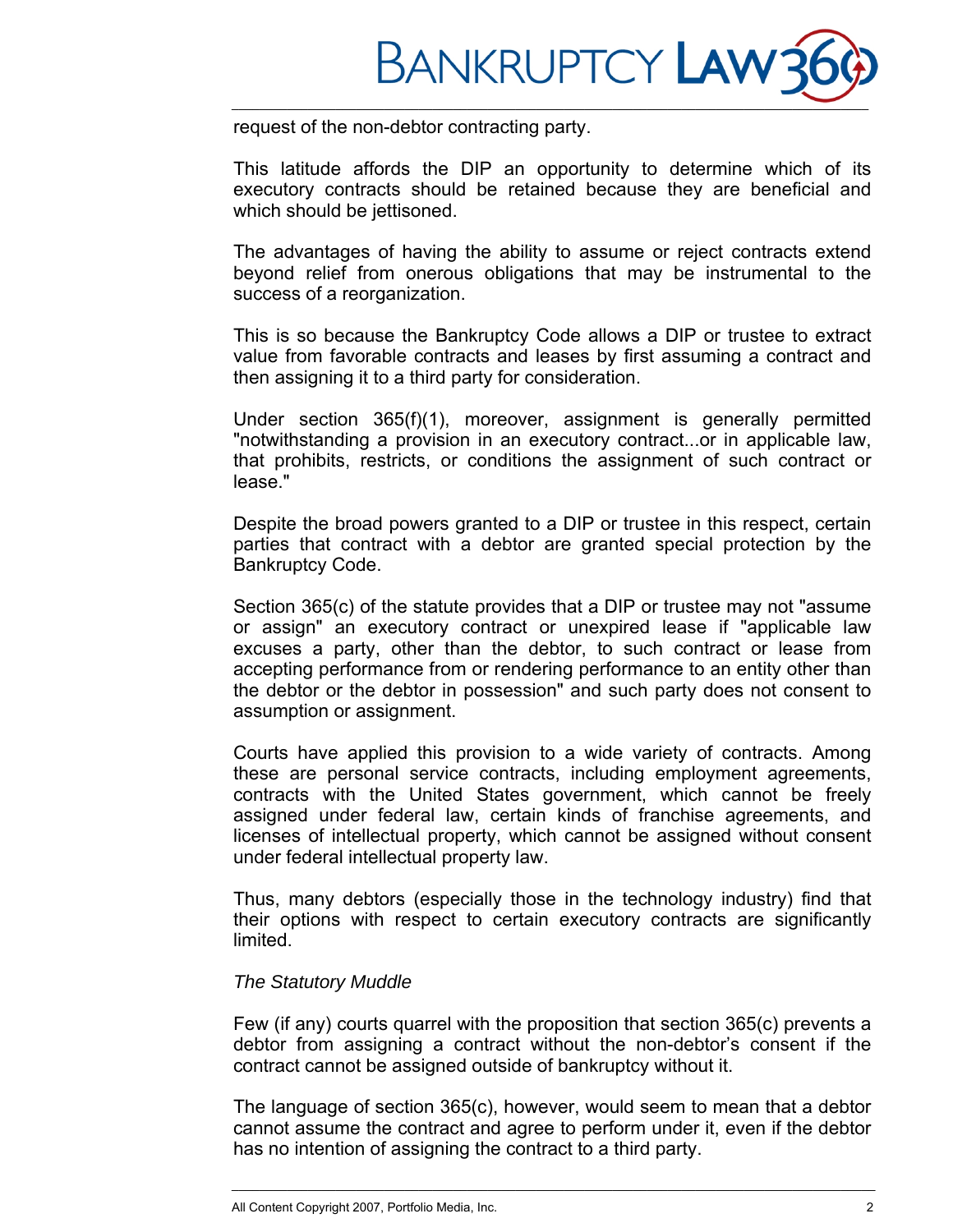

The confusion stems from the statute's use of the phrase "may not assume or assign" instead of "assume and assign." Many courts construe this language to mean that the statutory proscription applies to a debtor who seeks either: (i) to assume and render performance under the agreement; or (ii) to assume the agreement and assign it to a third party. Under this literal interpretation, the court posits a hypothetical question: Could the debtor assign the contract to a third party under applicable non-bankruptcy law? If the answer is no, the debtor may neither assume nor assign the contract.

This approach is commonly referred to as the "hypothetical test." The Third Circuit applied it in In re West Electronics, Inc., ruling that the debtor could not assume a contract with the federal government calling for production of military equipment because federal law prohibited assignment of the contract without the government's consent. The Fourth, Ninth and Eleventh Circuits have also adopted this approach.

### *Key Points*

A widening rift exists among the circuit and lower courts concerning the ability of a DIP to assume an executory contract if applicable non-bankruptcy law excuses the non-debtor contracting party from accepting performance from or rendering performance to anyone other than the debtor.

Courts have developed three different approaches to the issue.

Under the "hypothetical test," a DIP cannot assume or assign such a contract.

Under the "actual test," a DIP will be prohibited from assuming such a contract only if it intends to assign the contract to a third party.

Under the Footstar approach, a DIP may assume such a contract, but a bankruptcy trustee may not.

Congress had an opportunity to resolve this controversy when it enacted BAPCPA in 2005, but the reforms made no changes to section 365(c)(1). It may be left to the U.S. Supreme Court to address an issue that is of vital importance to licensees of intellectual property and patents.

Other courts have determined that the phrase "may not assume or assign" should be read to mean "may not assume and assign," and they apply the statutory proscription only when the debtor actually intends to assign the contract to a third party.

This approach is commonly referred to as the "actual test." Prominent among its adherents is the First Circuit, which ruled in Institut Pasteur v. Cambridge Biotech Corp. that federal common-law and contractual restrictions against assignment of patents did not preclude assumption of a patent by a chapter 11 debtor.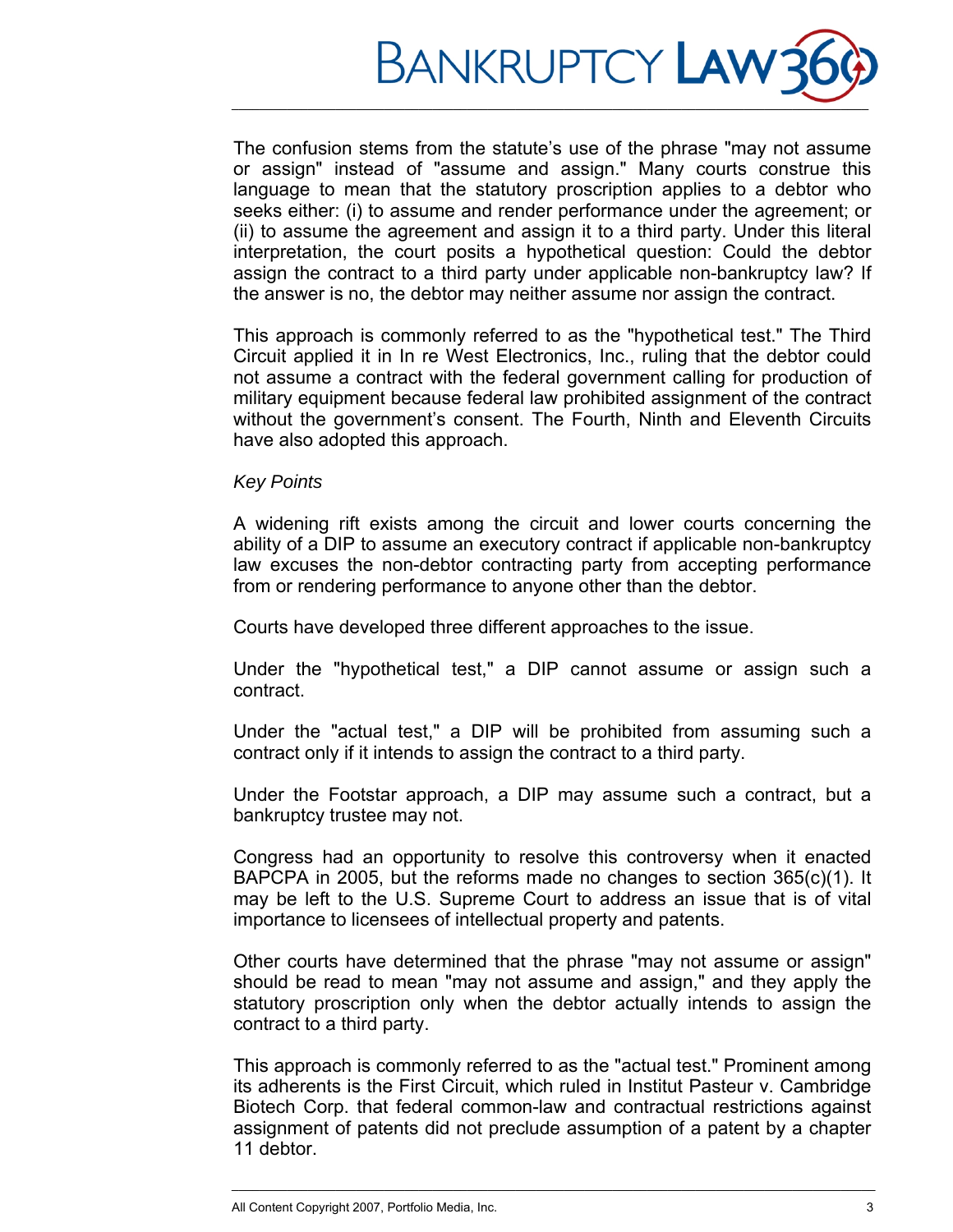

The vast majority of lower courts considering the issue have adopted this approach to section 365(c)(1). Also, the Fifth Circuit applied the actual test in construing the Bankruptcy Code's exception to the prohibition against enforcement of ipso facto clauses that act to terminate or modify a contract as a consequence of a bankruptcy filing.

Many courts have rejected the literalist hypothetical test because it arguably flies in the face of the general goals of chapter 11 in permitting licensees to benefit from the protections of bankruptcy law while encouraging maximization of the economic value of the estate.

Moreover, these courts suggest, the odd result required by the hypothetical test, which effectively allows the non-debtor party to free itself from some kinds of contracts simply because of the debtor's bankruptcy filing, cannot be supported by any recognized bankruptcy policy.

Finally, actual test adherents emphasize that the relevant language of section 365(c)(1) appears to be a simple drafting error — lawmakers meant "and" but said "or."

The provision's scant legislative history does little to resolve the controversy. In its current form, the provision likely had its genesis in a 1980 House amendment to an earlier Senate technical corrections bill.

That amendment was accompanied by an obscure committee report, which states in relevant part:

This amendment makes it clear that the prohibition against a trustee's power to assume an executory contract does not apply where it is the debtor that is in possession and the performance to be given or received under a personal service contract will be the same as if no petition had been filed because of the personal nature of the contract.

The First Circuit relied on the 1980 report in adopting the actual test, but other courts find it unpersuasive in divining what Congress intended in section 365(c).

In In re Footstar, Inc., the bankruptcy court adopted a slightly different test predicated upon the legal distinctions between the debtor and the DIP, on the one hand, and the bankruptcy trustee, on the other.

The court reasoned that the term "trustee" in section  $365(c)(1)$  should not automatically be read (as it is in many other provisions "as a matter of simple logic and common sense") as synonymous with the term "debtor-in-possession," such that the proscription of assumption and assignment is limited to situations where a trustee, rather than a DIP, seeks to assume an executory contract.

Under the Footstar approach, the DIP would be precluded from assigning a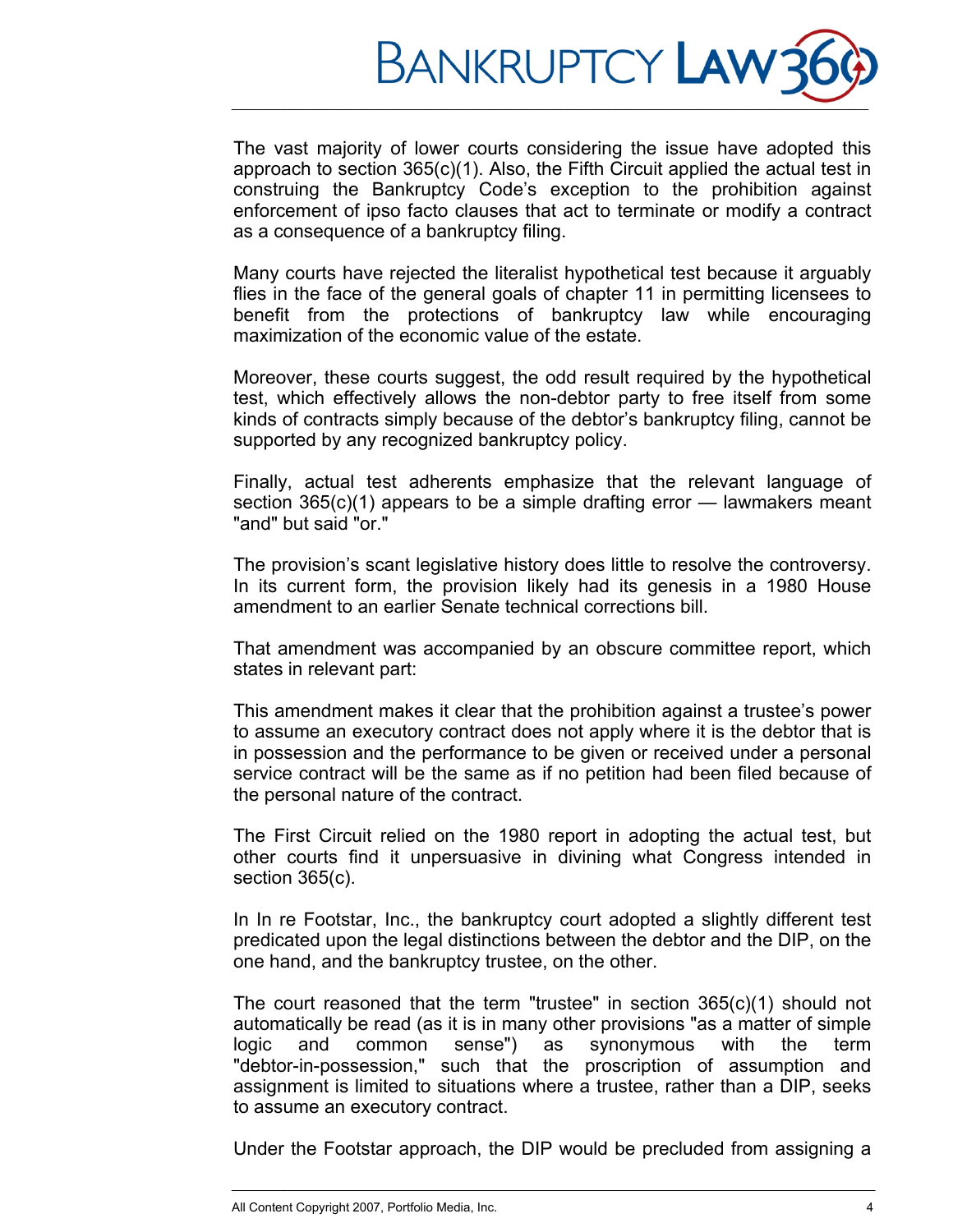

qualifying contract because assignment would force the non-debtor contracting party to accept performance from or render performance to an entity other than the debtor, but the DIP can assume the contract because, unlike a bankruptcy trustee, the DIP is "not an entity other than itself."

\_\_\_\_\_\_\_\_\_\_\_\_\_\_\_\_\_\_\_\_\_\_\_\_\_\_\_\_\_\_\_\_\_\_\_\_\_\_\_\_\_\_\_\_\_\_\_\_\_\_\_\_\_\_\_\_\_\_\_\_\_\_\_\_\_\_\_\_\_\_\_\_\_\_\_\_\_\_\_\_\_\_\_\_\_\_\_\_\_\_\_\_

According to the court, this approach is consistent with both the language and purpose of section 365(c):

This conclusion comports with the "plain meaning" of all of the words employed in Section 365(c)(1) and gives full effect to that section and to the provisions and objectives of Chapter 11, which are designed to foster, not frustrate, the reorganization and the economic well-being of debtors in possession.

And it avoids the perverse and anomalous consequence of the "hypothetical test" rule under which a debtor may lose the benefit of a non-assignable contract vital to its economic future solely because it filed for bankruptcy.

Footstar was a welcome development for debtors, particularly for licensees of intellectual property and patents, but the ruling did little to end the debate concerning section 365(c)(1).

The latest salvo in the controversy came in Aerobox. The ruling may be a prelude to review by the Tenth Circuit Court of Appeals.

#### *Aerobox*

Aerobox Composite Structures, LLC ("Aerobox"), a manufacturer of unit load devices for the airline industry using unique pre-formed thermoplastic body panels, filed for chapter 11 protection in January 2007 in New Mexico.

Prior to filing its bankruptcy case, Aerobox entered into a 15-year license agreement with Tubus Bauer GmbH ("Tubus Bauer") in which Tubus Bauer granted Aerobox a license in North America to use patent rights and confidential information for the manufacture of certain Tubus Bauer products for resale.

The license agreement permits assignment only with Tubus Bauer's prior written approval, but provides that such approval may not be withheld unreasonably.

Shortly after Aerobox filed for chapter 11 protection, Tubus Bauer filed a motion to compel Aerobox to reject the license agreement, contending that, consistent with the rulings of courts applying the hypothetical test, section 365(c)(1) precludes assumption or assignment of the agreement. The bankruptcy court denied the motion.

After determining that the license agreement was in fact executory, the court examined section 365(c)(1) and the competing views on the ability of a DIP to assume a contract covered by it.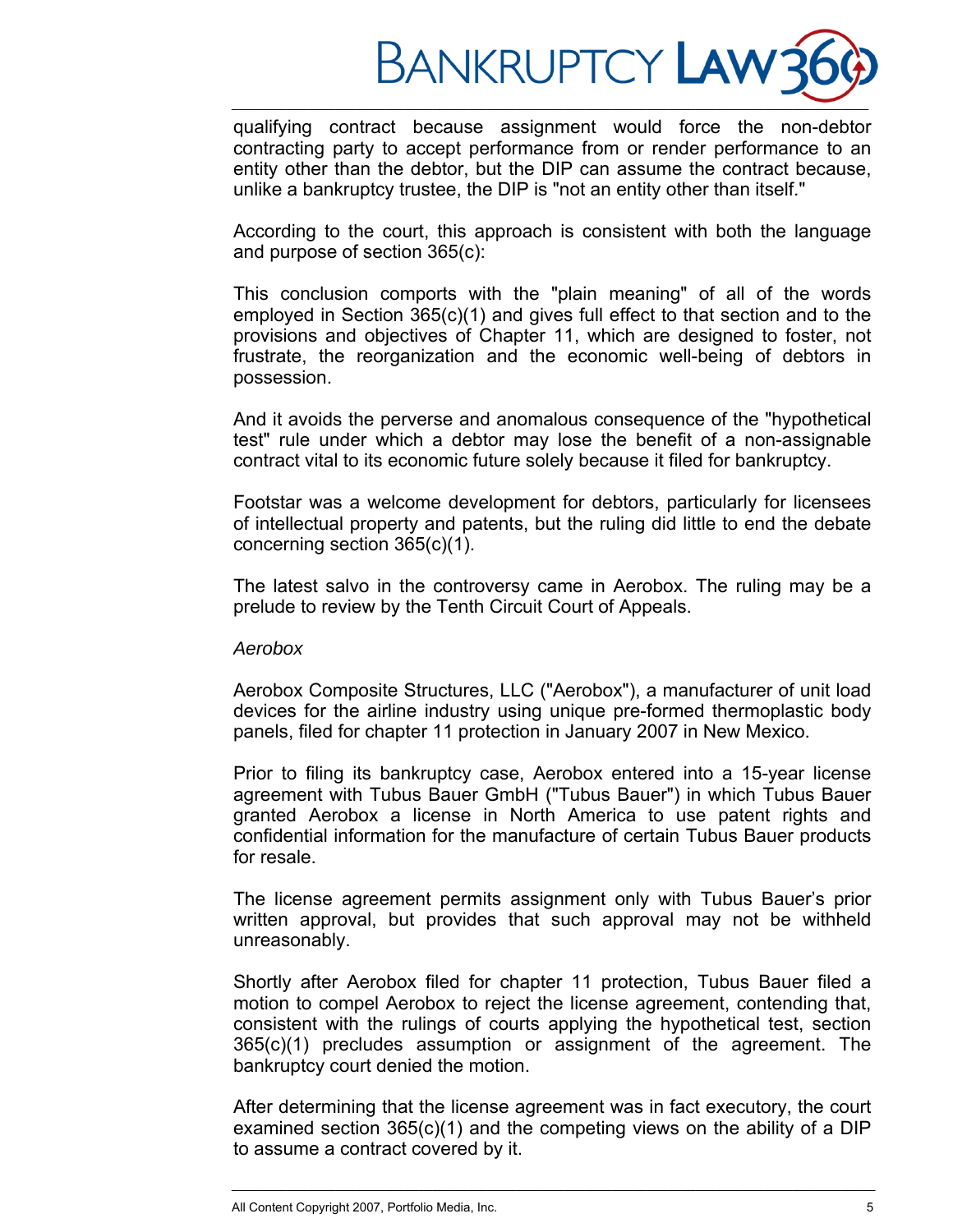

Because the license agreement involved the use of a patent, the bankruptcy court determined that "applicable law" in the statute means federal patent law, which generally prohibits assignment of both exclusive and non-exclusive license agreements absent consent of the licensor.

The court rejected the hypothetical test as the appropriate standard to apply in assessing whether a DIP may assume an unassignable contract.

Emphasizing that the DIP is not "materially distinct from the pre-bankruptcy entity that is a party to the executory contract," the court adopted the actual test and the reasoning articulated in Footstar as being most true to both the language and purpose of section 365(c)(1):

[B]ecause the limitation contained in  $\S$  365(c)(1) is aimed at protecting non-debtor parties to personal services contracts from being forced to accept service from or render service to an entity other than the entity with whom it originally contracted, it is appropriate to determine whether the nondebtor party is actually being forced to accept performance under its executory contract from an entity other than the debtor...[W]here the debtor-in-possession seeks to assume, or, as is the situation in the instant case, where the debtor-in-possession has neither sought to assume nor reject the executory contract but simply continues to operate post-petition under its terms, 11 U.S.C. § 365(c)(1) does not prohibit assumption of the contract by the debtor-in-possession and cannot operate to allow the non-debtor party to the executory contract to compel the Debtor to reject the contract.

In reaching this conclusion, the Court finds that the "actual test" articulated in Cambridge Biotech, and the reasoning of the court in Footstar, is the better approach to § 365(c)(1) when determining whether a debtor-in-possession is precluded from assuming an executory contract.

## *Conclusion*

Aerobox is unquestionably a welcome development for intellectual property and patent licensees facing the prospect of a chapter 11 filing, but it neither ends the debate on this important issue nor gives prospective debtors any sense of certainty regarding their ability to avoid forfeiture of assets that may be vital to their chances for successful reorganization and ongoing business operations.

Because the decision was appealed, this issue may eventually make its way to yet another circuit court of appeals if the bankruptcy appellate panel's ruling is appealed to the Tenth Circuit.

The ruling highlights the need for clarification of the meaning of section 365(c)(1) by either Congress or the Supreme Court. Neither has acted so far to resolve a conflict that has been smoldering for nearly 20 years.